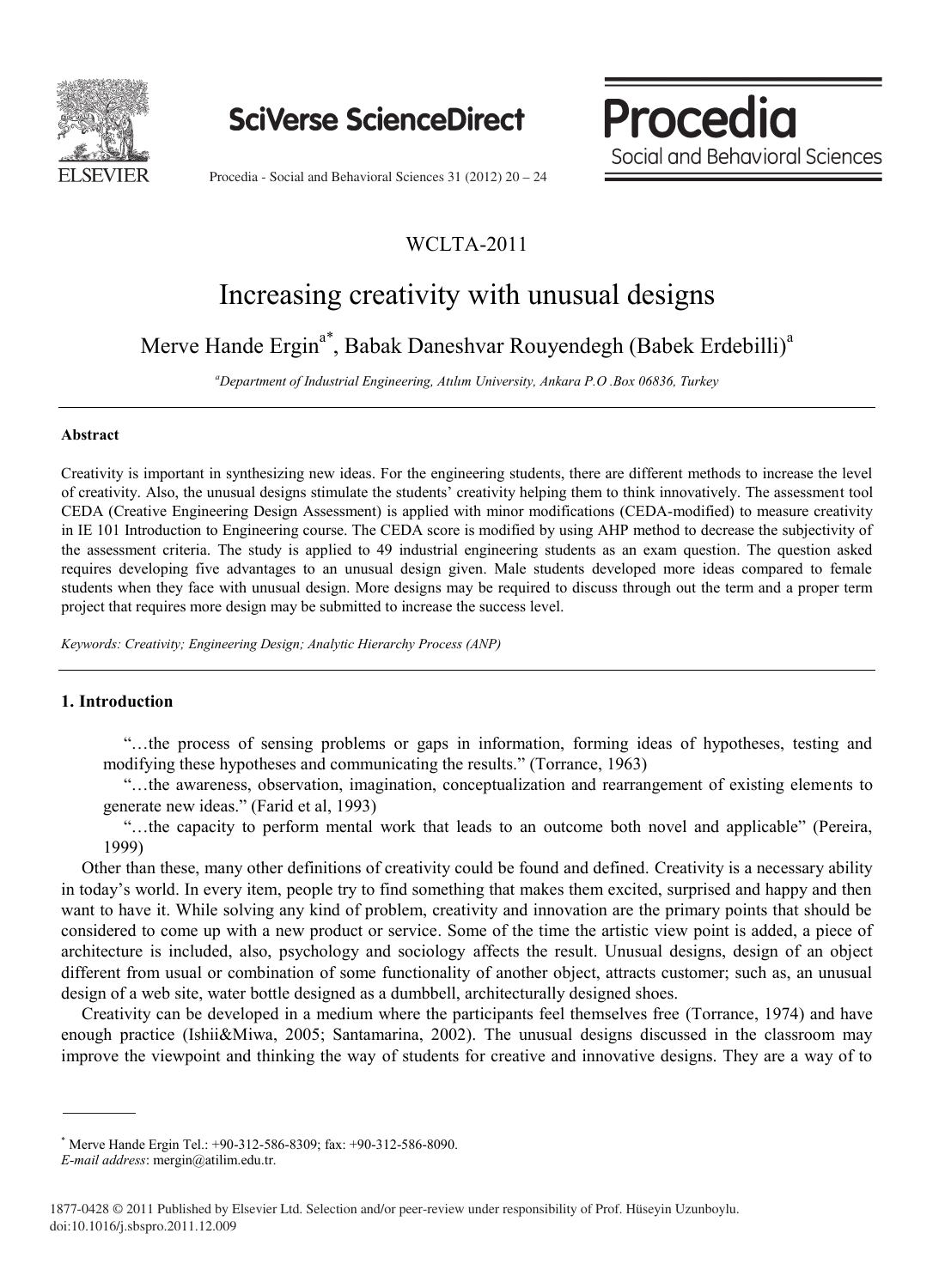break the barriers in mind (Hyman, 2002) and may come up with a totally different design that has never been thought before.

This study is a creativity research for first year first term students studying at the Department of Industrial Engineering at Atılım University registered to course IE 101 Introduction to Engineering. In the course engineering and engineering design steps are studied. During the semester, different designs are discussed and sometimes requested the students to sketch their own design for a certain problem. The students' creativity, beside these discussions are also tried to be developed with real-world style projects. To measure the success of the design, an unusual design was given in the midterm exam having a 20% of the whole exam. The aim was to evaluate the performance of students when they face with an unusual design. In this study, the performance of student will be measured by CEDA-modified tool which is a modified version of CEDA tool. Beside the overall performance, also the male and female students' performances registered to course are compared.

#### **2. Engineering creativity evaluation**

In someway, the development and improvement of the creativity in engineering should be determined. There are different methods studied to enhance the ability of student's engineering design. Some of them are Biographical Inventory of Creative Behaviors (Batey, 2007) to measure the everyday creativity of the participants, Purdue Creativity Test (Lawshe&Harris, 1960) where many possible uses of a designs are provided, Torrance Test for Creative Thinking<sup>1</sup> to assess mental characteristics, Structure of Intellect Model<sup>2</sup> developed to show that creativity is not a natural part of IQ. Also, Creative Engineering Design Assessment (CEDA) (Charyton et al, 2008) is developed to measure creativity in engineering where both divergent (alternative generation) and convergent thinking (problem solving) is measured. CEDA (Charyton et al, 2008) measures fluency and flexibility, originality in a design as criteria. During the assessment, individuals design several objects, indicate the potential users, generate alternative uses of the design and solve the problem for a specific functional goal. The tool asks five design problems having five parts. By this way the formulation and design idea expression is going to be assessed.

#### *2.1. CEDA-modified for unusual design evaluation*

ABET requires engineering design involvement in engineering curriculum and need the measurement of success. For IE 101 course, the design viewpoint was going to be measured by an exam question. Due to this, slight modifications with the definition of the criteria is held and named as CEDA-modified. The differences between the CEDA and CEDA-modified are shown in Table 1. For originality, the same definition and grading from 0 to 10 was applied as same as CEDA.

<sup>1</sup> http://www.indiana.edu/~bobweb/Handout/d3.ttct.htm

<sup>2</sup> http://www.cocreativity.com/handouts/guilford.pdf

| Criteria    | CEDA                     | CEDA-modified                |
|-------------|--------------------------|------------------------------|
| Fluency     | Amount of ideas          | Number of advantages written |
| Flexibility | Differing types of ideas | Areas of the solution space  |
| Originality | Novelty                  | Novelty                      |

Table 1. Differences between CEDA and CEDA-modified

The weights of the CEDA assessment criteria are modified to decrease the subjectivity of the scoring. Analytic Hierarchy Process (AHP) method is used to determine the criteria weighting.

#### *2.2. Analytic Hierarchy Process (AHP)*

The AHP is a general theory of measurement. It is used to derive relative priorities on absolute scale from both discrete and continuous paired comparisons in multilevel hierarchic structures. These comparisons may be taken